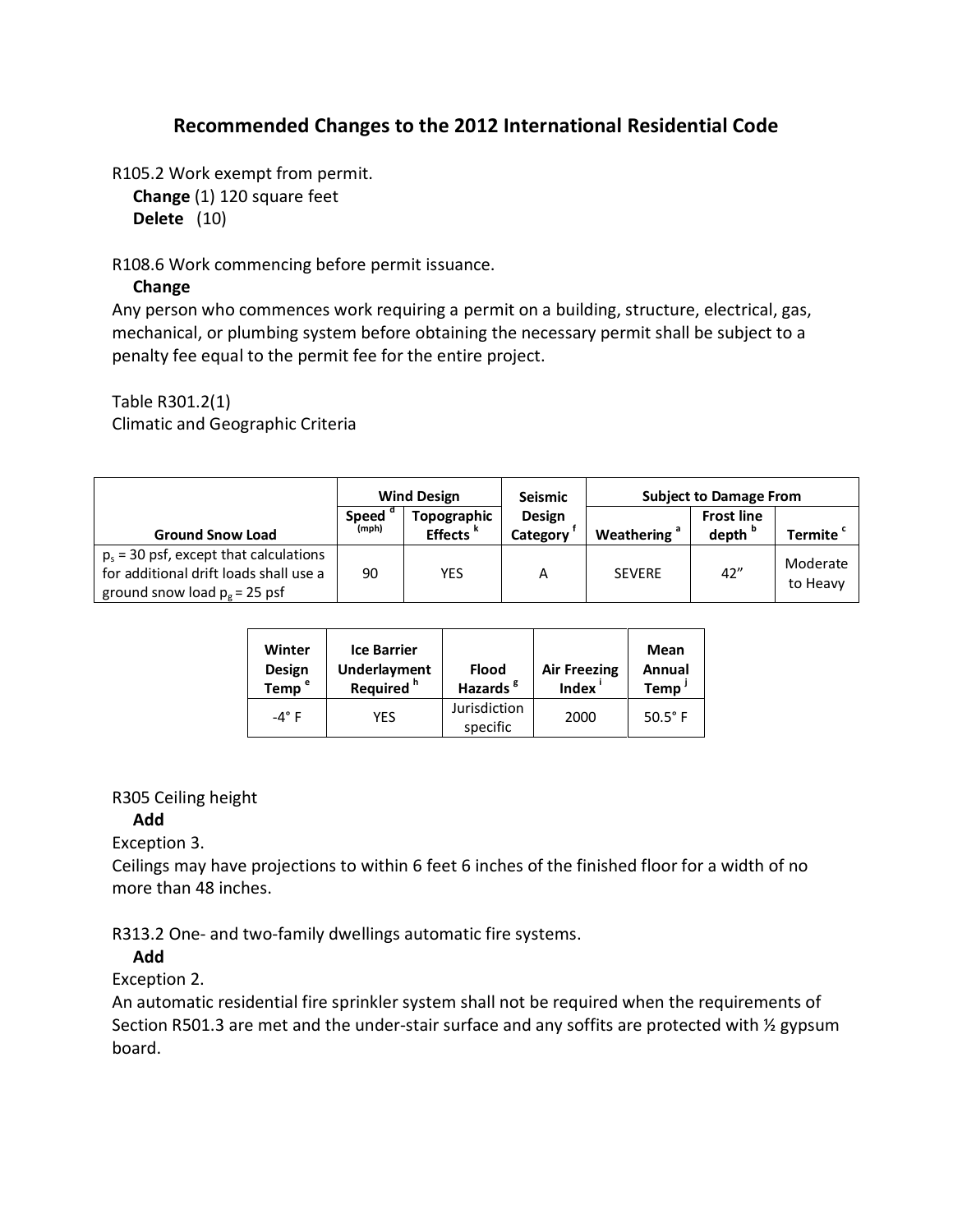### R315.1 Carbon monoxide alarms

### **Change**

For new construction, an approved carbon monoxide alarm shall be installed outside of each separate sleeping area within 15 feet of the door to the bedroom in dwelling units within which fuel-fired appliances are installed and in dwelling units that have an attached garage.

Table R403.1 Minimum of Concrete, Precast or Masonry Footings (inches)<sup>a,b</sup>

### **Add footnote b apply to whole table**

b. Minimum rebar required #4 @ 8 inches on center.

R403.1.1 **Change** The third sentence to read: Spread footings shall be at least 8 inches (200 mm) in thickness, T.

R404 foundations **Add new section** R404.1.3.1 Minimum reinforcing requirements **Add Figures 404.1.3.1(A), 404.1.3.1(B)**

#### **Add new section**

R404.1.3.2 Footings requirements for decks without roof support. Decks. All deck shall have a minimum footing size of 12 inches in diameter and 42 inches in depth.

### **Add new section**

R404.1.3.3 Footing requirements for covered decks and room additions All covered decks, screened porches; three season rooms, four season rooms, shall have one of the following

- 1. Pier footings designed by a design professional.
- 2. 12 inch wide trench footing 42 inches in depth.
- 3. Spread footings 42 inches in depth with a minimum 8 inch masonry wall or concrete foundation wall.

**Delete** Section R905.2.8.3

Appendices

#### **Adopt as noted;**

A-ok B-ok C-ok D-ok E-ok